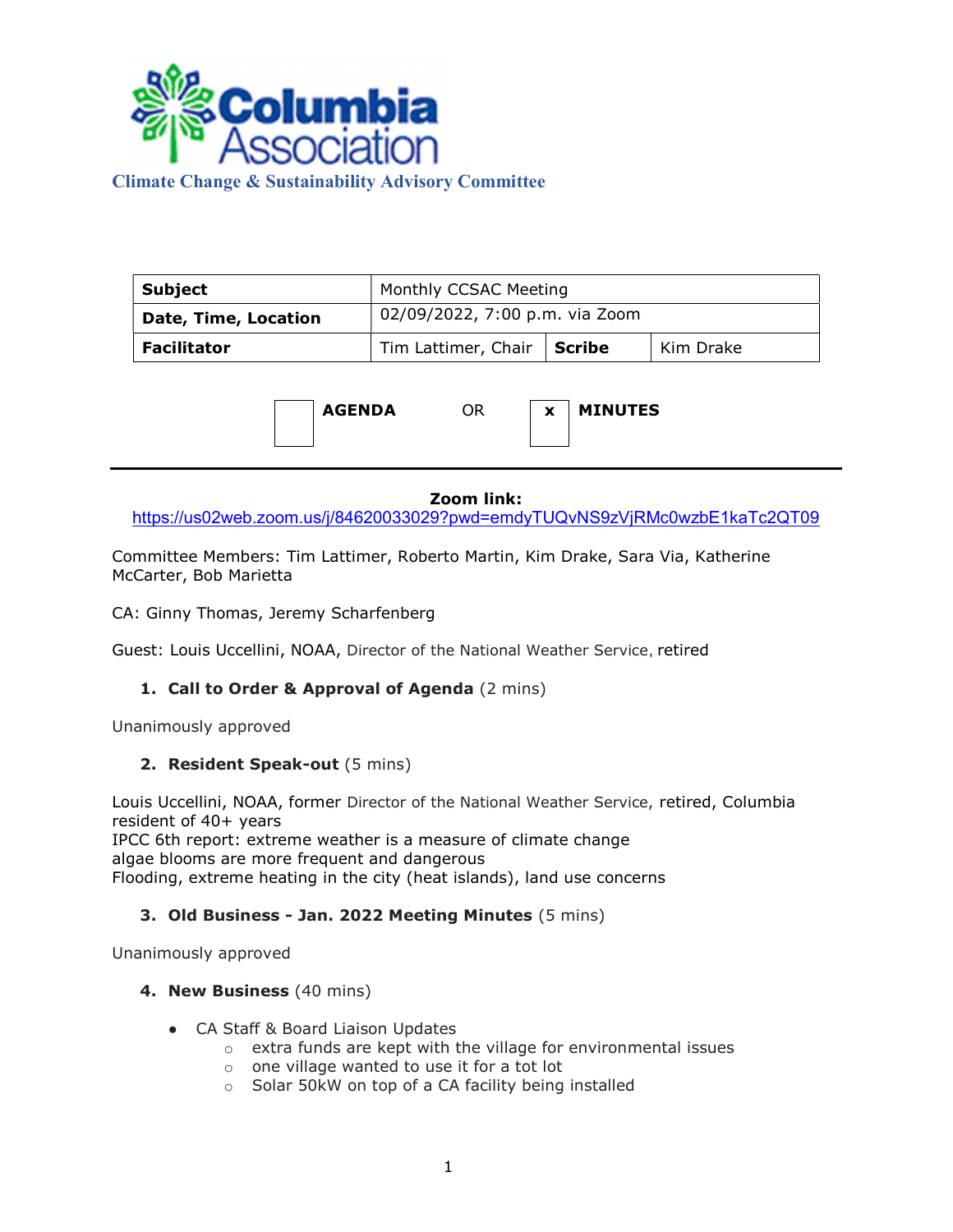

## Climate Change & Sustainability Advisory Committee

- $\circ$  move toward battery powered commercial equipment instead of fossil fuel based
- o transitioning from propane to electric heat pump/water heating
- Lake Elkhorn Stream Restoration
	- o project to reduce storm water runoff
	- o to reconnect the stream to the flood plain
	- o repair the erosion
	- $\circ$  info sent via email to committee, comment period open for a couple weeks
	- o https://www.nab.usace.army.mil/Missions/Regulatory/Public-Notices/Public-Notice-View/Article/2831913/pn-21-41-nab-2021-60426 drg-md-umbi-lake-elkhorn-mitigation-bank-howard-county/
- Feb. 26 Strategic Planning "Offsite"
	- $\circ$  9-12 on zoom
	- o to strategize our committee's plans/future
- Team Updates
	- o Climate Vulnerability Assessment
		- will work w/WL on March 5 at Slayton House
		- Sara is finalizing a survey for the people who attended the CVA webinar
		- HoCo by Design is interested in the GIS CVA product and will be shared
	- o Regenerative Landscaping
		- Yards Alive: OM got a 'grant' to do a demonstration culdesac of sustainable landscaping
	- o Food Waste
		- on hold, may just roll this into general outreach
	- o Community Engagement
	- o Developments & Initiatives
		- Columbia town center development
		- https://investor.howardhughes.com/news-events/pressreleases/news-details/2022/THE-HOWARD-HUGHES-CORPORATION-ANNOUNCES-PLANS-FOR-325-MILLION-REJUVENATION-OF-LAKEFRONT-DISTRICT-IN-DOWNTOWN-COLUMBIA/default.aspx
	- o Legislation
		- Kim reached out to Karen Turcan, CA
- HoCo Climate Action interest in collaborating on a "Electrify HoCo/MD" effort.
	- o Tim to send more info via email
	- o to be discussed at our Feb. 26 mtg.

# 5. Action Item Recap /Announcements / Look Ahead (5 mins)

Strategy meeting Feb. 26, 9-12 on Zoom - Tim to send agenda ideas Tim, send out Survey about the CVA to those who attended the webinar Committee to review stream restoration info from Jeremy CVA prep. mtg to prepare for WL March 5 community Mtg. Green Fest table registration is open